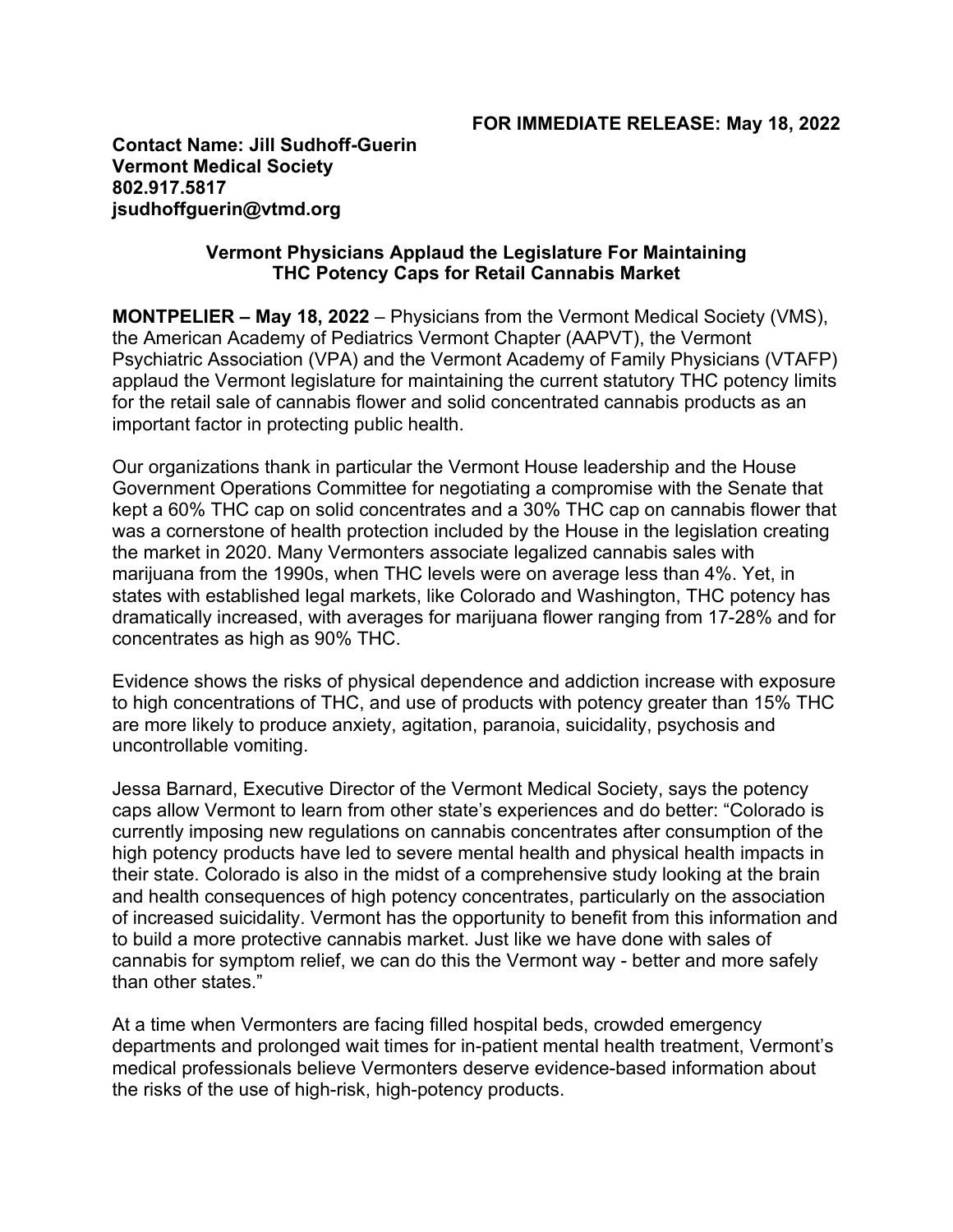Vermonters already have a very low perception of harm from the use of cannabis. According to the Vermont Department of Health, cannabis use by Vermonters is among the highest in the country and is the highest for 18–25-year-olds, with 38% regularly using cannabis, and for 12–17-year-olds, with 27%. With vaping as a way to use cannabis increasing from 2-17% in teens, Vermont's regulation of solid concentrates and oil-based cannabis products is particularly crucial to long-term health.

Jill Rinehart M.D., Immediate Past President of the AAPVT and current member of Vermont's Substance Misuse Prevention Oversight and Advisory Council, emphasized the importance of starting Vermont's commercial cannabis market with potency caps in place particularly because of what is known of high potency cannabis use and the developing brain, "While the legal products are not supposed to be available or sold to youth, we know that they are already accessing them, and that youth are particularly vulnerable to marketing and the influence of community norms around cannabis legalization. When youth believe the risk of harm from a substance is less, their use of that substance increases."

VMS, AAPVT VPA and VTAFP applaud the Vermont General Assembly for their actions to better protect Vermonters public health by maintaining the current statutory THC potency limits for the retail sale of cannabis flower and solid concentrated cannabis products.

## #####

**The Vermont Medical Society** is the leading voice of physicians in the state and is dedicated to optimizing the health of all Vermonters and the health care environment in which Vermont physicians and physician assistants practice medicine. The Society serves its 2,400 members through public policy advocacy on the state and federal levels, as well as by providing legal, administrative and educational support, producing a rich flow of news and information and offering member benefits that increase medical practice effectiveness and efficiency. For more information, visit www.VTMD.org

**The American Academy of Pediatrics Vermont Chapter** is a non-profit organization dedicated to improving the physical, mental, and social health and well-being of the state's infants, children, adolescents, and young adults. AAPVT works to achieve these goals by using the collective voice of Vermont's pediatricians to improve the lives of Vermont's youth through public education, research, child advocacy and policy development. www.aapvt.org

**The Vermont Academy of Family Physicians** is committed to advocating on behalf of the state's family physicians and promoting health among Vermonters, striving to protect the importance of the physician/patient relationship within the health care system, promote a positive practice environment and assist in the development of a unified voice on public policy issues that affect the health of Vermonters. Part of their